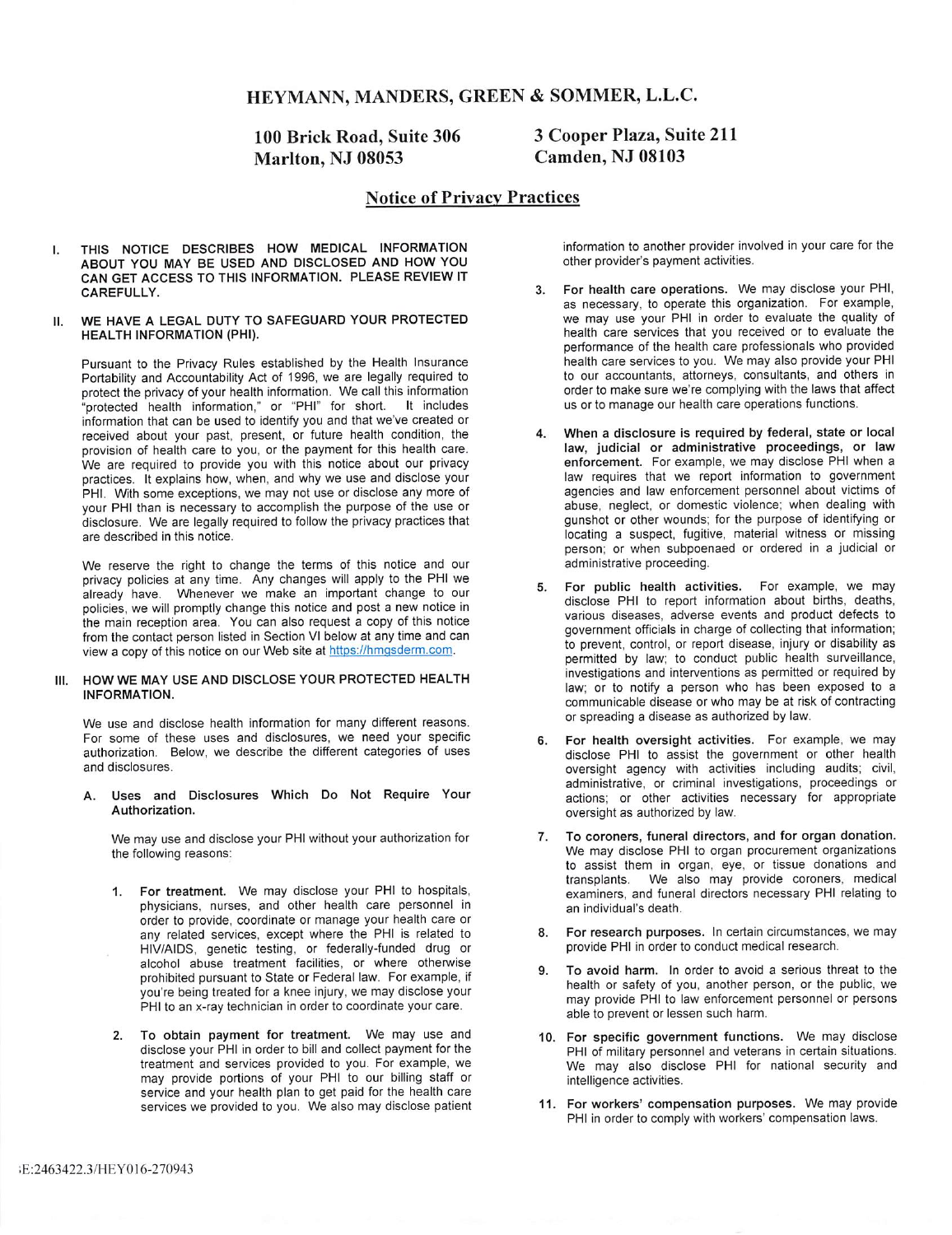- 12. Appointment reminders and health-related benefits or<br>services. We may use PHI to provide appointment We may use PHI to provide appointment reminders or give you information about treatment alternatives, or other health care services or benefits we offer. We may send appointment reminders and office IV. WHAT RIGHTS YOU HAVE REGARDING YOUR PHI. announcements to you via mail, email, text message or other electronic method. Please let us know if you do not wish to have us contact you for these purposes, or if you would rather we contact you at a different telephone number, address or email.
- Uses and Disclosures Where You to Have the Opportunity to Object: B.
	- 1. Disclosures to family, friends, or others. We may provide your PHI to a family member, friend, or other person that you indicate is involved in your care or the payment for your health care, unless you object in whole or in part.
- All Other Uses and Disclosures Require Your Prior Written C. Authorization. Other than as stated herein, we will not disclose your PHI without your written authorization. You can later revoke your authorization in writing except to the extent that we have taken action in reliance upon the authorization.
- D. Authorization for Marketing Communications. We will obtain your written authorization prior to using or disclosing your PHI for marketing purposes. However, we are permitted to provide you with marketing materials in a face-to-face encounter, without obtaining a marketing authorization. We are also permitted to give you a promotional gift of nominal value, if we so choose, without obtaining a marketing authorization. In addition, as long as we are not paid to do so, we may communicate with you about products or services relating to your treatment, case management or care coordination, or alternative treatments, therapies, providers or care settings. We may use or disclose PHI to identify health-related services and products that may be beneficial to your health and then contact you about the services and products.
- Sale of PHI. We will disclose your PHI in a manner that constitutes a sale only upon receiving your prior authorization. Sale of PHI does not include a disclosure of PHI for: public health purposes; research; treatment and payment purposes; sale, transfer, merger or consolidation of all or part of our business and for related due diligence activities; the individual; disclosures required by law; any other purpose permitted by and in accordance with HIPAA. E.
- Fundraising Activities. We may use certain information (name, address, telephone number, dates of service, age and gender) to contact you for the purpose of various fundraising activities. If you do not want to receive future fundraising requests, please write to the Privacy Officer at the below address. F.
- G. Incidental Uses and Disclosures. Incidental uses and disclosures of information may occur. An incidental use or disclosure is a secondary use or disclosure that cannot reasonably be prevented, is limited in nature, and that occurs as a by-product of an otherwise permitted use or disclosure. However, such incidental uses or disclosure are permitted only to the extent that we have applied reasonable safeguards and do not disclose any more of your PHI than is necessary to accomplish the permitted use or disclosure. For example, disclosures about a patient within the office that might be overheard by persons not involved in your care would be permitted.
- H. Business Associates. We may engage certain persons to perform certain of our functions on our behalf and we may disclose certain health information to these persons, For example, we may share certain PHI with our billing company or computer consultant in order to facilitate our health care operations or payment for services provided in connection with

your care. We will require our business associates to enter into an agreement to keep your PHI confidential and to abide by certain terms and conditions.

You have the following rights with respect to your PHI:

- A. The Right to Request Limits on Uses and Disclosures of Your PHI. You have the right to request in writing that we limit how we use and disclose your PHI. You may not limit the uses and disclosures that we are legally required to make. We will consider your request but are not legally required to accept it. Notwithstanding the foregoing, you have the right to ask us to restrict the disclosure of your PHI to your health plan for a service we provide to you where you have directly paid us (out of pocket, in full) for that service, in which case we are required to honor your request. If we accept your request, we will put any limits in writing and abide by them except in emergency situations. Under certain circumstances, we may terminate our agreement to a restriction.
- B. The Right to Choose How We Send PHI to You. You have the right to ask that we send information to you at an alternate address (for example, sending information to your work address rather than your home address) or by alternate means (for example, via e-mail instead of regular mail). We must agree to your request so long as we can easily provide it in the manner you requested.
- C. The Right to See and Get Copies of Your PHI. In most cases, you have the right to look at or get copies of your PHI that we have, but you must make the request in writing. If we don't have your PHI but we know who does, we will teil you how to get it. We will respond to you within 30 days after receiving your written request. In certain situations, we may deny your request. If we do, we will tell you, in writing, our reasons for the denial and explain your right to have the denial reviewed.

If you request a copy of your information, we will charge you reasonable fees for the costs of copying, mailing or other costs incurred by us in complying with your request, in accordance with applicable law. Instead of providing the PHI you requested, we may provide you with a summary or explanation of the PHI as long as you agree to that and to the cost in advance. Note also that, you have the right to access your PHI in an electronic format (to the extent we maintain the information in such a format) and to direct us to send the e-record directly to a third party. We may charge for the labor costs to transfer the We may charge for the labor costs to transfer the information; and charge for the costs of electronic media if you request that we provide you with such media.

'''Please note, if you are the parent or legal guardian of a minor, certain portions of the minor's records may not be accessible to you. For example, records relating to care and treatment to which the minor is permitted to consent himself/herself (without your consent) may be restricted unless the minor patient provides an authorization for such disclosure. '\*\*

D. The Right to Get a List of the Disclosures We Have Made. You have the right to get a list of instances in which we have disclosed your PHI. The list will not include uses or disclosures made for purposes of treatment, payment, or health care operations, those made pursuant to your written authorization, or those made directly to you or your family. The list also won't include uses and disclosures made for national security purposes, to corrections or law enforcement personnel, or prior to April 14, 2003.

We will respond within 60 days of receiving your written request. The list we will give you will include disclosures made in the last six years unless you request a shorter time. The list will include the date of the disclosure, to whom PHI was disclosed (including their address, if known), a description of the information disclosed, and the reason for the disclosure. We will provide one